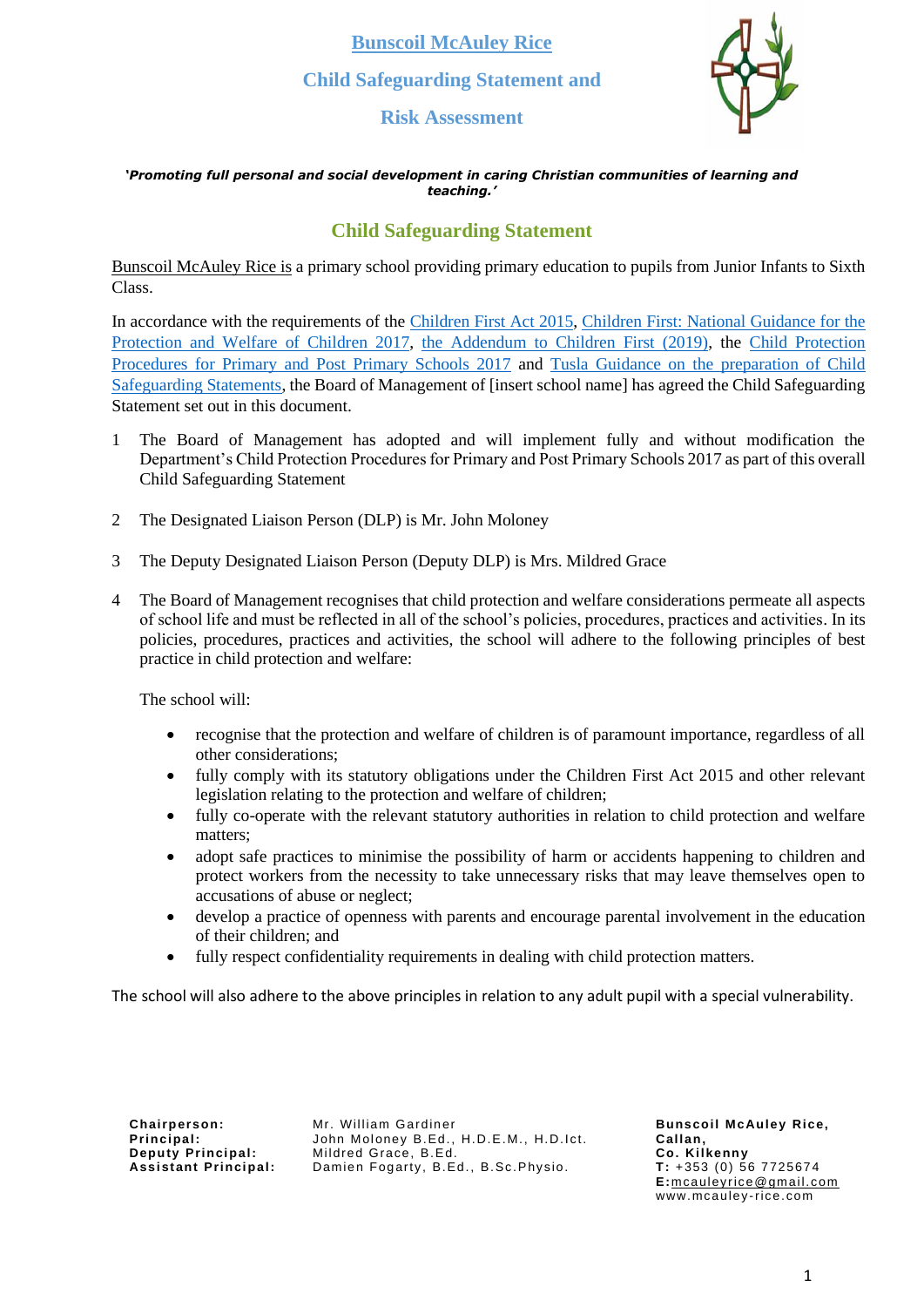**Risk Assessment**



#### *'Promoting full personal and social development in caring Christian communities of learning and teaching.'*

- 5 The following procedures/measures are in place:
	- In relation to any member of staff who is the subject of any investigation (howsoever described) in respect of any act, omission or circumstance in respect of a child attending the school, the school adheres to the relevant procedures set out in Chapter 7 of the Child Protection Procedures for Primary and Post-Primary Schools 2017 and to the relevant agreed disciplinary procedures for school staff which are published on the DE website.
	- In relation to the selection or recruitment of staff and their suitability to work with children, the school adheres to the statutory vetting requirements of the [National Vetting Bureau \(Children and](https://revisedacts.lawreform.ie/eli/2012/act/47/revised/en/pdf)  [Vulnerable Persons\)](https://revisedacts.lawreform.ie/eli/2012/act/47/revised/en/pdf) Acts 2012 to 2016 and to the wider duty of care guidance set out in relevant Garda vetting and recruitment circulars published by the Department of Education and available on the DE website.
	- In relation to the provision of information and, where necessary, instruction and training, to staff in respect of the identification of the occurrence of harm (as defined in the 2015 Act) the school-
		- ➢ Has provided each member of staff with a copy of the school's Child Safeguarding Statement
		- $\triangleright$  Ensures all new staff are provided with a copy of the school's Child Safeguarding Statement
		- ➢ Encourages staff to avail of relevant training
		- ➢ Encourages Board of Management members to avail of relevant training
		- $\triangleright$  The Board of Management maintains records of all staff and Board member training
	- In relation to reporting of child protection concerns to Tusla, all school personnel are required to adhere to the procedures set out in the Child Protection Procedures for Primary and Post-Primary Schools 2017, including in the case of registered teachers, those in relation to mandated reporting under the Children First Act 2015.
	- In this school the Board has appointed the abovenamed DLP as the "relevant person" (as defined in the Children First Act 2015) to be the first point of contact in respect of the schools child safeguarding statement.
	- All registered teachers employed by the school are mandated persons under the Children First Act 2015.
	- In accordance with the Children First Act 2015 and the Addendum to Children First (2019), the Board has carried out an assessment of any potential for harm to a child while attending the school or participating in school activities. A written assessment setting out the areas of risk identified and the school's procedures for managing those risks is included with the Child Safeguarding Statement.
	- The various procedures referred to in this Statement can be accessed via the school's website, the DE website or will be made available on request by the school.

**Chairperson: Principal: Deputy Principal: Assi stant Principal:** Mr. William Gardiner John Moloney B.Ed., H.D.E.M., H.D.Ict. Mildred Grace, B.Ed. Damien Fogarty, B.Ed., B.Sc.Physio.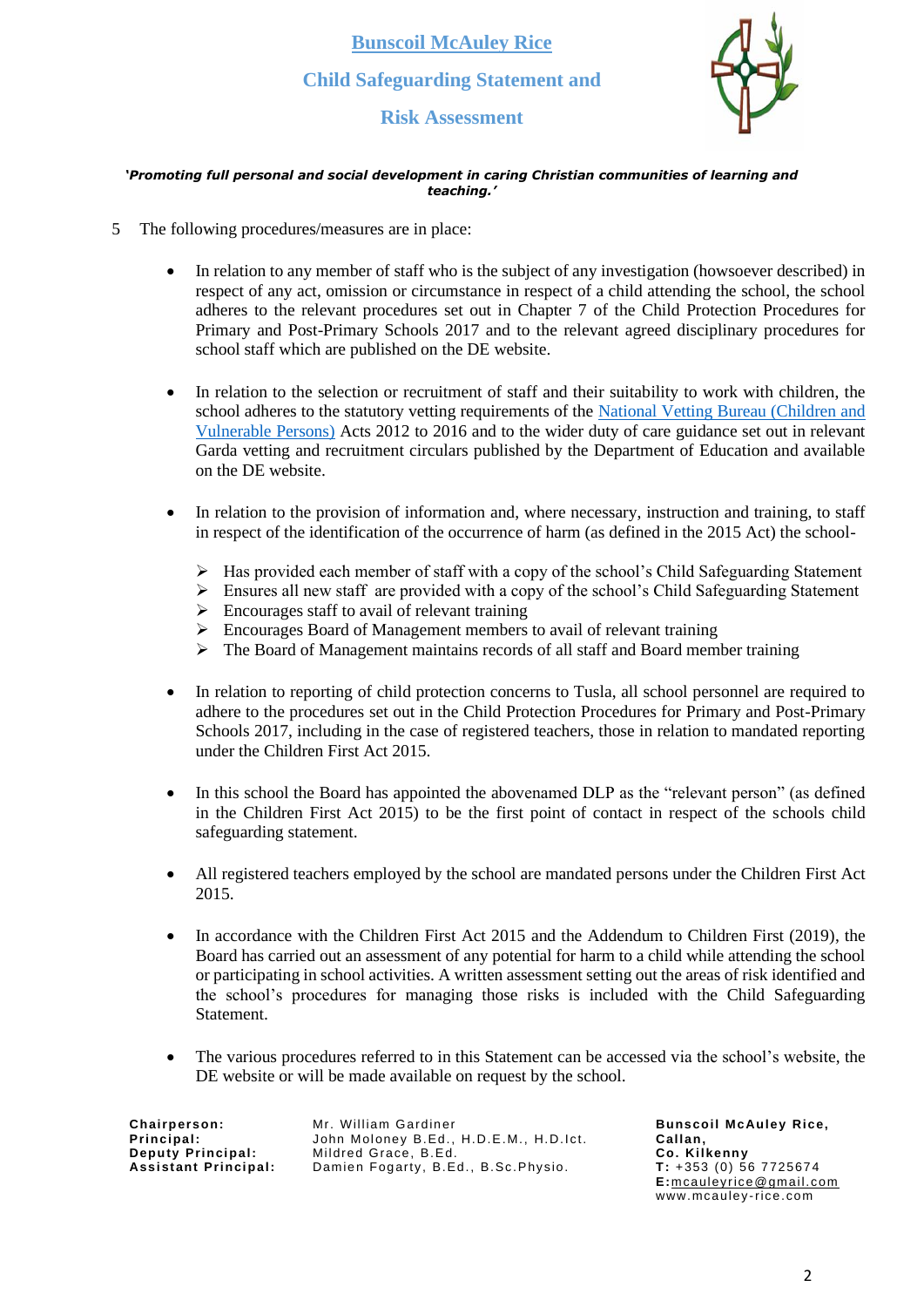**Risk Assessment**



#### *'Promoting full personal and social development in caring Christian communities of learning and teaching.'*

- 6 This statement has been published on the school's website and has been provided to all members of school personnel, the Parents' Association and the patron. It is readily accessible to parents and guardians on request. A copy of this Statement will be made available to Tusla and the Department if requested.
- 7 This Child Safeguarding Statement will be reviewed annually or as soon as practicable after there has been a material change in any matter to which this statement refers.

This Child Safeguarding Statement was reviewed and adopted by the Board of Management on 18.01.22.

| Signed: William Gardiner                  | Signed: John Moloney                           |
|-------------------------------------------|------------------------------------------------|
| <b>Chairperson of Board of Management</b> | Principal/Secretary to the Board of Management |
| Date:<br>18.01.22                         | Date: 18.01.22                                 |

## **Child Safeguarding Risk Assessment**

### **Written Assessment of Risk of Bunscoil McAuley Rice**

In accordance with section 11 of the Children First Act 2015 and with the requirements of Chapter 8 of the *Child Protection Procedures for Primary and Post-Primary Schools 2017*, the following is the Written Risk Assessment of [name of school].

### **1. List of school activities**

- Daily arrival and dismissal of pupils
- Recreation breaks for pupils
- Classroom teaching
- One-to-one teaching
- One-to-one learning support
- One-to-one counselling
- Outdoor teaching activities
- Online teaching and learning remotely
- **Sporting Activities**
- School outings
- Use of toilet/changing/shower areas in schools
- Annual Sports Day/Active Week
- Fundraising events involving pupils
- Use of off-site facilities for school activities

**Chairperson: Principal: Deputy Principal: Assi stant Principal:** Mr. William Gardiner John Moloney B.Ed., H.D.E.M., H.D.Ict. Mildred Grace, B.Ed. Damien Fogarty, B.Ed., B.Sc.Physio.

**Bunscoil McAuley Rice, Callan, Co. Kilkenny T:** +353 (0) 56 7725674

**E:**[mcauleyrice@gmail.com](mailto:mcauleyrice@gmail.com) www.mcauley -rice.com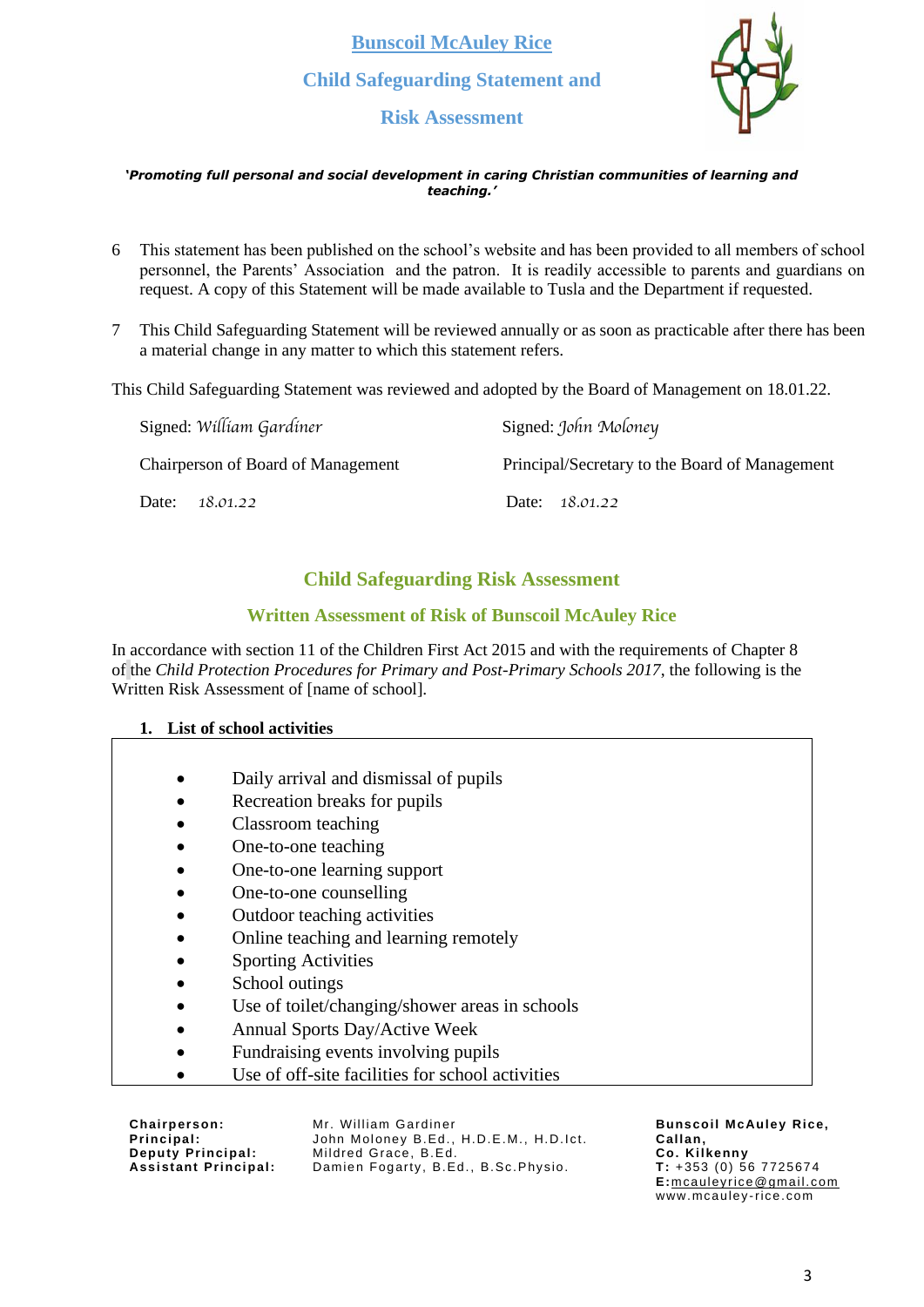**Bunscoil McAuley Rice**

# **Child Safeguarding Statement and**

**Risk Assessment**



### *'Promoting full personal and social development in caring Christian communities of learning and teaching.'*

| $\bullet$                    | School transport arrangements including use of bus escorts                     |
|------------------------------|--------------------------------------------------------------------------------|
|                              | Care of children with special educational needs, including intimate care       |
|                              | where needed,                                                                  |
|                              | Care of any vulnerable students, including intimate care where needed          |
|                              | Management of challenging behaviour amongst pupils, including appropriate      |
|                              | use of restraint where required                                                |
|                              | Management of provision of food and drink                                      |
|                              | <b>Administration of Medicine</b>                                              |
|                              | <b>Administration of First Aid</b>                                             |
|                              | Curricular provision in respect of SPHE, RSE, Stay Safe                        |
|                              | Prevention and dealing with bullying amongst pupils                            |
|                              | Training of school personnel in child protection matters                       |
|                              | Use of external personnel to supplement curriculum                             |
|                              | Use of external personnel to support sports and other extra-curricular         |
| activities                   |                                                                                |
|                              | Care of pupils with specific vulnerabilities/ needs such as                    |
| $\blacksquare$               | Pupils from ethnic minorities/migrants                                         |
| $\overline{\phantom{a}}$     | Members of the Traveller community                                             |
|                              | Lesbian, gay, bisexual or transgender (LGBT) children                          |
| $\qquad \qquad \blacksquare$ | Pupils perceived to be LGBT                                                    |
| $\qquad \qquad \blacksquare$ | Pupils of minority religious faiths                                            |
|                              | Children in care                                                               |
|                              | Children on CPNS                                                               |
| $\overline{\phantom{a}}$     | Children with medical needs                                                    |
|                              | Recruitment of school personnel including -                                    |
|                              | Teachers/SNA's                                                                 |
| $\blacksquare$               | Caretaker/Secretary/Cleaners                                                   |
| $\qquad \qquad \blacksquare$ | Sports coaches                                                                 |
| $\overline{\phantom{a}}$     | <b>External Tutors/Guest Speakers</b>                                          |
| $\overline{\phantom{a}}$     | Volunteers/Parents in school activities                                        |
|                              | Visitors/contractors present in school during school hours                     |
|                              | Visitors/contractors present during after school activities                    |
|                              | Participation by pupils in religious ceremonies/religious instruction external |
|                              | to the school                                                                  |
|                              | Use of Information and Communication Technology by pupils in school,           |
|                              | including social media                                                         |
|                              | Application of sanctions under the school's Code of Behaviour including        |
|                              | detention of pupils, confiscation of phones etc.                               |
|                              | Students participating in work experience in the school                        |

**Chairperson: Principal: Deputy Principal: Assi stant Principal:** Mr. William Gardiner John Moloney B.Ed., H.D.E.M., H.D.Ict. Mildred Grace, B.Ed. Damien Fogarty, B.Ed., B.Sc.Physio.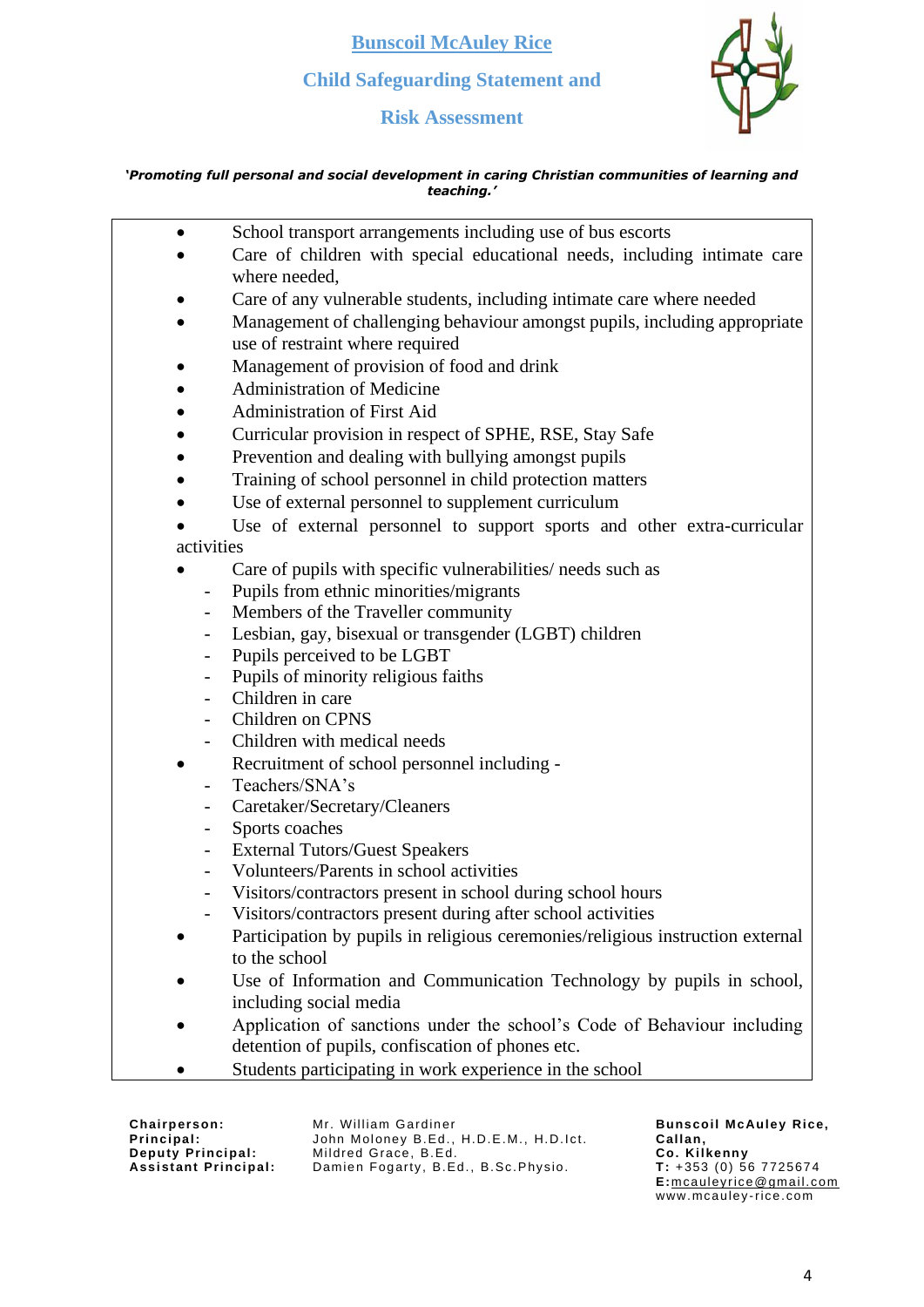**Risk Assessment**



### *'Promoting full personal and social development in caring Christian communities of learning and teaching.'*

|    | Students from the school participating in learning activities elswhere              |
|----|-------------------------------------------------------------------------------------|
|    | Student teachers undertaking training placement in school                           |
|    | Use of video/photography/other media to record school events                        |
|    | After school use of school premises by other organisations                          |
|    | Use of school premises by other organisation during school day                      |
|    | club/after<br>school<br>study/classes/instrumental<br>Homework<br>music             |
|    | programme/activities                                                                |
|    |                                                                                     |
| 2. | The school has identified the following risk of harm in respect of its activities - |
|    |                                                                                     |
|    | Risk of harm not being recognised by school personnel                               |
|    | Risk of harm not being reported properly and promptly by school personnel           |
|    | Risk of child being harmed in the school by a member of school personnel            |
|    | Risk of child being harmed in the school by another child                           |
|    | Risk of child being harmed in the school by volunteer or visitor to the school      |
|    | Risk of child being harmed by a member of school personnel, a member of             |
|    | staff of another organisation or other person while child participating in out      |
|    | of school activities e.g. school trip, swimming lessons                             |
|    | Risk of harm due to inappropriate use of online remote teaching and learning        |
|    | communication platform such as an uninvited person accessing the lesson             |
|    | link, students being left unsupervised for long periods of time in breakout         |
|    | rooms                                                                               |
|    | Risk of harm due to bullying of child                                               |
|    | Risk of harm due to racism                                                          |
|    | Risk of harm due to inadequate supervision of children in school                    |
|    | Risk of harm due to inadequate supervision of children while attending out of       |
|    | school activities                                                                   |
|    | Risk of harm due to inappropriate relationship/communications between               |
|    | child and another child or adult                                                    |
|    | Risk of harm due to children inappropriately accessing/using computers,             |
|    | social media, phones and other devices while at school                              |
|    | Risk of harm to children with SEN who have particular vulnerabilities,              |
|    | including medical vulnerabilities                                                   |
|    | Risk of harm to child while a child is receiving intimate care                      |
|    | Risk of harm due to inadequate code of behaviour                                    |
|    | Risk of harm in one-to-one teaching, counselling, coaching situation                |
|    | Risk of harm caused by member of school personnel communicating with                |
|    | pupils in an inappropriate manner via social media, texting, digital device or      |
|    | other manner                                                                        |

**Chairperson: Principal: Deputy Principal: Assi stant Principal:** Mr. William Gardiner John Moloney B.Ed., H.D.E.M., H.D.Ict. Mildred Grace, B.Ed. Damien Fogarty, B.Ed., B.Sc.Physio.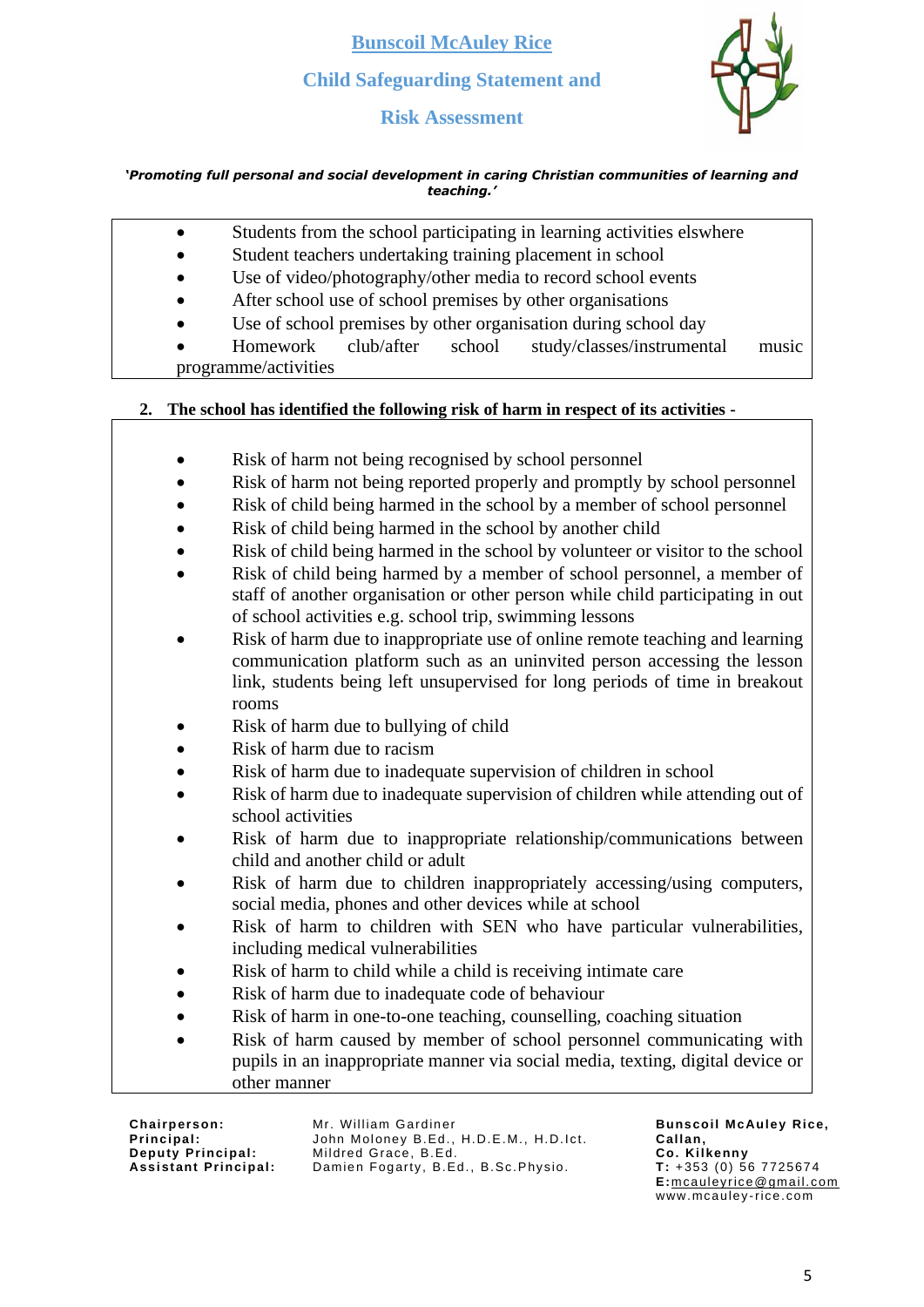**Risk Assessment**



### *'Promoting full personal and social development in caring Christian communities of learning and teaching.'*

|    | Risk of harm caused by member of school personnel accessing/circulating<br>inappropriate material via social media, texting, digital device or other                                                                                                                            |
|----|---------------------------------------------------------------------------------------------------------------------------------------------------------------------------------------------------------------------------------------------------------------------------------|
|    | manner                                                                                                                                                                                                                                                                          |
| 3. | The school has the following procedures in place to address the risks of harm identified                                                                                                                                                                                        |
|    | in this assessment -                                                                                                                                                                                                                                                            |
|    | All school personnel are provided with a copy of the school's Child<br><b>Safeguarding Statement</b>                                                                                                                                                                            |
|    | The Child Protection Procedures for Primary and Post-Primary Schools<br>2017 are made available to all school personnel                                                                                                                                                         |
|    | School Personnel are required to adhere to the Child Protection Procedures<br>for Primary and Post-Primary Schools 2017 and all registered teaching staff<br>are required to adhere to the <i>Children First Act 2015</i> and it's Addendum<br>(2019)                           |
|    | The school implements in full the Stay Safe Programme<br>The school implements in full the SPHE curriculum                                                                                                                                                                      |
|    | The school has an Anti-Bullying Policy which fully adheres to the<br>requirements of the Department's Anti-Bullying Procedures for Primary and<br><b>Post-Primary Schools</b>                                                                                                   |
|    | The school undertakes anti-racism awareness initiatives<br>The school has a yard/playground supervision policy to ensure appropriate<br>supervision of children during, assembly, dismissal and breaks and in respect<br>of specific areas such as toilets, changing areas etc. |
|    | The school has in place a policy and clear procedures in respect of school<br>outings                                                                                                                                                                                           |
|    | The school has a Health and safety policy                                                                                                                                                                                                                                       |
|    | The school adheres to the requirements of the Garda vetting legislation and<br>relevant DE circulars in relation to recruitment and Garda vetting                                                                                                                               |
|    | The school has a code of conduct for school personnel (teaching and non-<br>teaching staff)                                                                                                                                                                                     |
|    | The school complies with the agreed disciplinary procedures for teaching<br>staff                                                                                                                                                                                               |
|    | The school has a Special Educational Needs policy                                                                                                                                                                                                                               |
|    | The school has an intimate care policy/plan in respect of students who require<br>such care                                                                                                                                                                                     |
|    | The school has in place a policy and procedures for the administration of<br>medication to pupils                                                                                                                                                                               |
|    | The school-                                                                                                                                                                                                                                                                     |

**Chairperson: Principal: Deputy Principal: Assi stant Principal:** Mr. William Gardiner John Moloney B.Ed., H.D.E.M., H.D.Ict. Mildred Grace, B.Ed. Damien Fogarty, B.Ed., B.Sc.Physio.